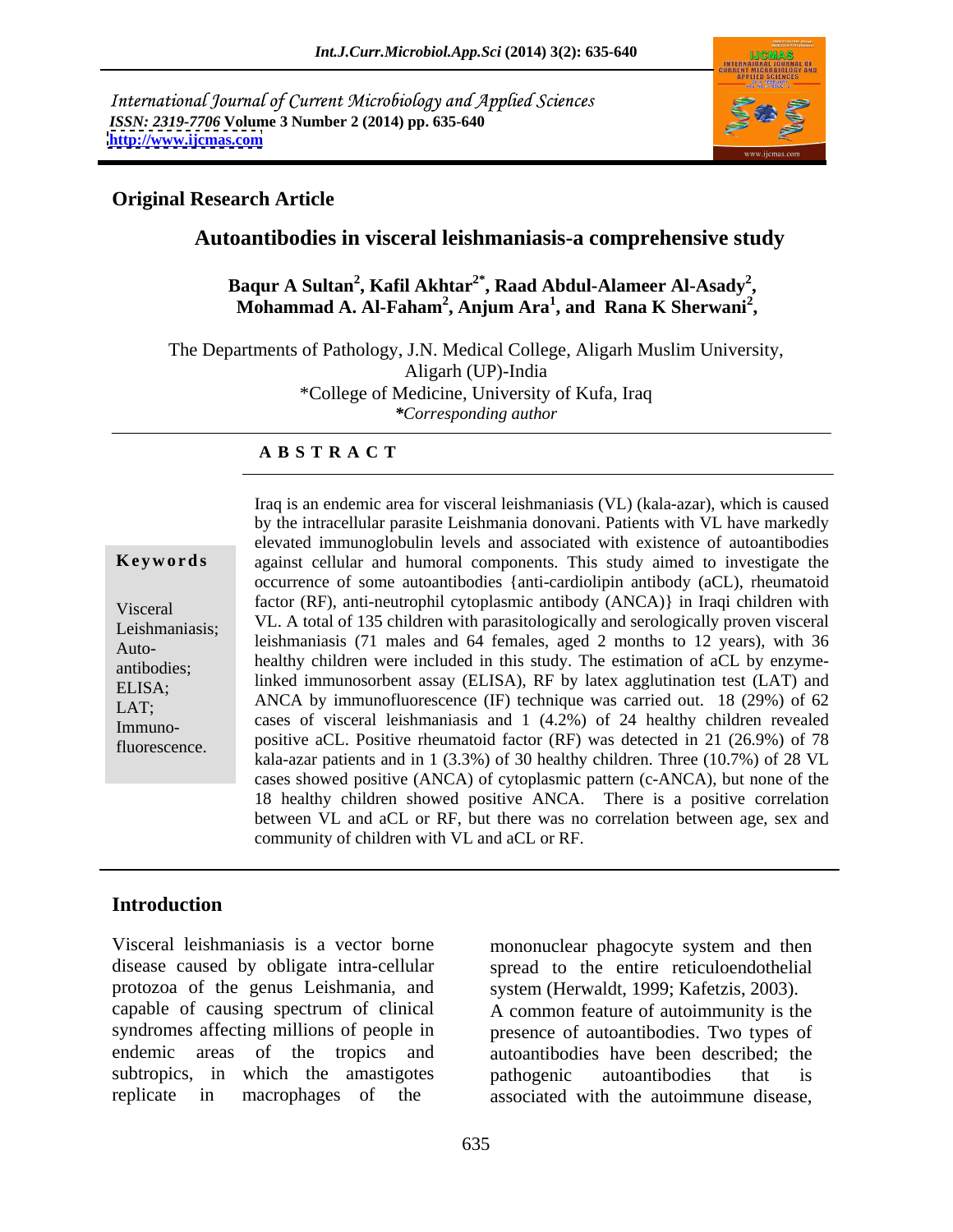individuals. Both the pathogenic and the natural autoantibodies can be detected at syndrome, SLE, systemic sclerosis, higher frequencies among individuals invenile rheumatoid arthritis and exposed to viral, bacterial and parasitic

The idea that the infectious agents may represent one of the major environmental 2004). factors initiating auto-immune responses is induction are currently being re-examined (ANCA): Anti-neutrophil cytoplasmic (Camacho et al., 005). Patients with VL (specific and non-specific antibodies) in VL may be expressed as 2003) By indirect immunofluorescent

associated with antiphospholipid (Kager and Rees, 2003). syndrome (Wilson et al., 1999). Anti cardiolipin antibodies are directed against cardiolipin and they are strongly associated with venous and arterial 135 diagnosed patients of kala-azar (71 thrombosis, both in patients with systemic males and 64 females), aged 2 months to lupus erythematosus (SLE) and in patients 12 years, by two serological tests (rK39 without any apparent autoimmune disease strip test and IFAT) and/or microscopic (Mohammed et al., 2008). Anti-cardiolipin examination of bone marrow smear were antibody has been reported in a number of included in this study. A total of 36 age infections including parasitic diseases such and gender-matched healthy children, with as African trypanosomiasis, no history of kala-azar served as controls. schistosomiasis, filariasis and malaria Immunological evaluation for

Rheumatoid Factor (RF): Rheumatoid by LAT and 3- Anti-neutrophil heavy chain epitopes in the interface of  $\gamma$ 2-3 domains. These autoantibodies are

and the so-called natural autoantibodies. more frequently found in rheumatoid The latter are present in all normal arthritis, but they may be observed in other infections (Baniel-Ribeiro and Zanini, 2000). autoimmune diseases, mainly Sjögren syndrome, SLE, systemic sclerosis, juvenile rheumatoid arthritis and polymyositis, and also in some infections caused by: viruses (as viral hepatitis and infectious mononucleosis), bacteria (as tuberculosis and leprosy) or parasites (as VL) (Westwood et al., 2006; Dorner et al., 2004).

now accepted and the mechanisms of Anti-neutrophil Cytoplasmic Antibody have markedly elevated immunoglobulin directed mainly toward constituents of levels, though much of this meutrophil cytoplasmic granules and immunoglobulin is not Leishmania monocyte lysosomes, and have been specific, and the elevated immunoglobulin initially reported in patients with primary hypergammaglobulinaemia (Argov et al., technique, two staining patterns of ANCA 1989). are described [cytoplasmic (c-ANCA) and Cardiolipin Antibody (aCL): Anti- ANCA target antigen is protinase 3, a cardiolipin antibody is one of the serine protease. The major p-ANCA target antiphospholipid antibody groups that is antigen is thought to be myeloperoxidase (ANCA): Anti-neutrophil cytoplasmic antibodies are circulating autoantibobies neutrophil cytoplasmic granules and systemic vasculitis (Kager and Rees, 2003) By indirect immunofluorescent perinuclear (p-ANCA)]. The major c- (Kager and Rees, 2003).

# **Materials and Methods**

(Consigny et al., 2002). Autoantibodies: Anti-cardiolipin Antibody factors are antibodies that react with IgG Cytoplasmic Antibody (ANCA) by IFAT no history of kala-azar served as controls. Immunological evaluation for (aCL) by ELISA; Rheumatoid Factor (RF) by LAT and 3- Anti-neutrophil was performed.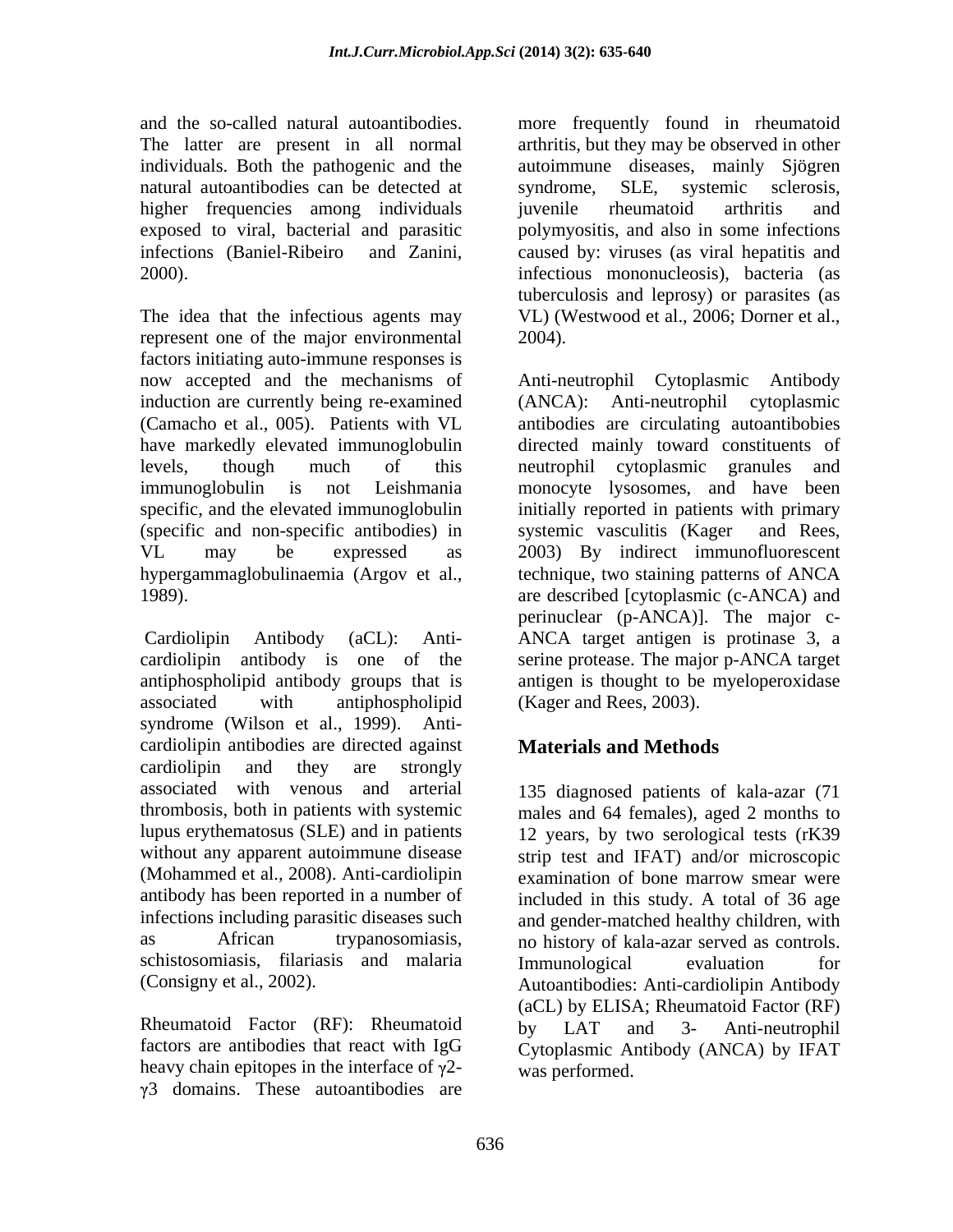On evaluation of anti-cardiolipin antibody<br>
(aCL) seropositivity (total IgG, IgM & 1/10 (10%). No urban patient was detected (aCL) seropositivity (total IgG, IgM  $\&$  1/10 (10%). No urban patient was detected IgA) in VL cases and healthy controls by ELISA, 18 (29%) of 62 VL cases showed positive a CL (concentration  $> 10$  U/ml), (10%) rural patients showed positive while only 1 (4.2%) of 24 healthy children ANCA. showed positive aCL. The frequency of positive aCL, 10/30 (33.3%) in females was higher than in males, 8/32 (25%), while only one healthy female child,1/24 (4.2%) showed positive aCL. The age of VL patients with positive aCL ranged frequency detected within the first year of antigens, polyclonal B cell activation, age. (Table 1). cytokine stimulation and over-expression

Urban kala-azar patients showed the molecules (Baniel-Ribeiro and Zanini, highest frequency of positive aCL cases. 2000; Kager and Rees, 2003; Bohme et suburban patients, 10/32 (31.2%), while adsorbing self-antigens of parasite the lowest frequency was seen in rural

21 (26.9%) of 78 kala-azar patients revealed positive RF as compared to 1 (3.3%) of 30 healthy children by latex agglutination test. Males showed higher frequency,12/41 (29.3%) of positive RF than females,  $9/37$  (24.3%), while only<br>one healthy male child.  $1/15$  (6.7%)] aCL and IgM aCL respectively (Santiago one healthy male child, 1/15 (6.7%)]

cases, 4/13 (30.8%) was detected among urban patients, followed by semirural suburban patients, 11/40 (27.5%), while the lowest frequency was seen in rural patients.  $6/25$  (24%). IgG and IgM aCLs to be  $6\%$  (2/30) and

 3 (10.7%) of 28 VL cases showed positive ANCA by IF and all the 3 positive cases showed c-ANCA staining pattern. (Figure 1and Table 2) No positive ANCA result VDRL, RF and di<br>was detected among the 18 healthy subsided after was detected among the 18 healthy

**Results and Discussion** controls. There was a slightly higher frequency of positive ANCA among male VL cases, 2/18 (11.1%) than female cases, 1/10 (10%). No urban patient was detected with positive ANCA while 2/14 (14.3%) semirural-suburban patients and 1/10 ANCA.

from 5 months to 6 years, with the highest reactivity between parasite and host tissue highest frequency of positive aCL cases,  $2000$ ; Kager and Rees, 2003; Bohme et 4/10 (40%), followed by semirural- al., 1980). Also antigen modification by patients, 4/20 (20%). reported (Kafetzis, 2003; Bohme et al., The presence of various autoantibodies observed in the present study could be explained by several mechanisms, such as: release of sequestrated antigens by parasite-induced lysis of host cells, crossantigens, polyclonal <sup>B</sup> cell activation, cytokine stimulation and over-expression of major histocompatibility complex molecules (Baniel-Ribeiro and Zanini, 2000; Kager and Rees, 2003; Bohme et al., 1980). Also antigen modification by adsorbing self-antigens of parasite material to surrounding host cells are

showed positive RF.<br>
the highest frequency of positive RF be attributed to genetic and environmental<br>
state RF be attributed to genetic and environmental 1980).<br>The study revealed a positive correlation (Yates corrected  $X^2 = 4.85$ ,  $p = 0.0275$ ) between the disease and aCL. Our result was discordant with Santiago et al. who reported 6% and 3% frequencies of IgG aCL and IgM aCL respectively (Santiago et al., 2001). The difference in the results of aCL seropositivity in VL patients may be attributed to genetic and environmental factors (Dighiero G and Rose, 1999; Klareskog).

> Santiago et al reported the prevalence of IgG and IgM aCLs to be 6% (2/30) and 3% (1/30) respectively after measuring of aCLs by ELISA in patients with kala-azar. Voulgarelis et al,(2003) described three cases of VL with positive ANCA, aCL, VDRL, RF and direct Coomb's test, which treatment, and they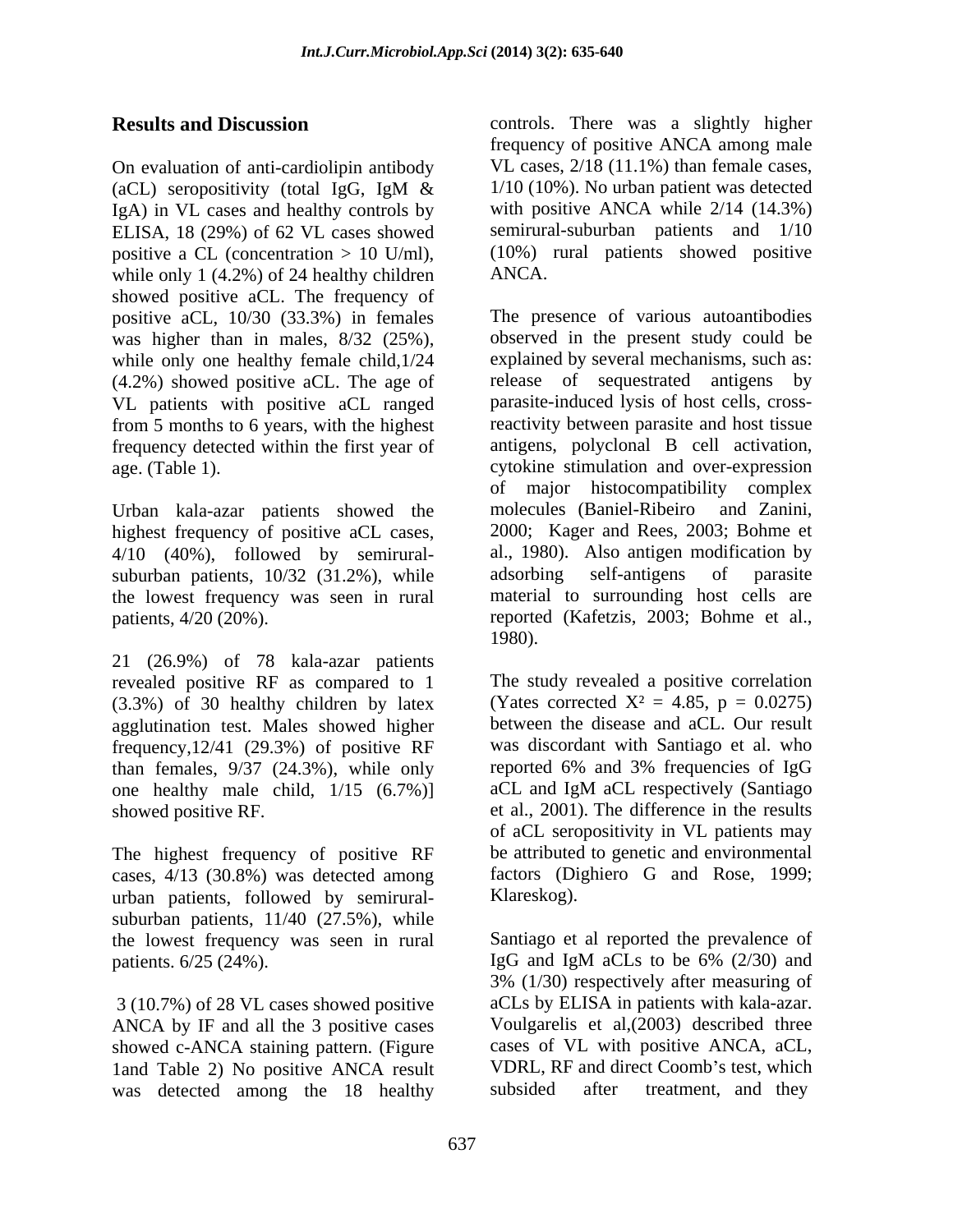

**Figure.1** c-ANCA staining pattern on neutrophil cells (40X).

**Table.1** Age distribution of acl seropositivity in vl cases.

|                                              | <b>Visceral Leishmaniasis</b> | aCL                           |                   |                         |                            |
|----------------------------------------------|-------------------------------|-------------------------------|-------------------|-------------------------|----------------------------|
| Age in years $\vert$ No of Cases $\vert$ 200 |                               | $>10$ U/ml<br><b>Positive</b> | <b>Percentage</b> | ∐ ≥1<br><b>Negative</b> | $\mathbf{U/ml}$ Percentage |
|                                              | $\sim$ $\sim$<br>$-$          |                               |                   |                         | 64                         |
| $1 - \lambda$                                | $\sim$                        |                               |                   |                         |                            |
|                                              | 10                            |                               | $\sim$ $\sim$     |                         |                            |
| -1-4                                         |                               |                               |                   |                         | 100                        |
| $4 - 6$                                      |                               |                               | $\sim$ $-$        |                         | $ -$                       |

**Table.2** Anca sero-positivity in vl cases and healthy controls according to staining pattern

|                                                             |                         |                            | <b>VL PATIENTS</b> |                          | <b>HEALTHY CONTROLS</b> |  |
|-------------------------------------------------------------|-------------------------|----------------------------|--------------------|--------------------------|-------------------------|--|
|                                                             | <b>ANCA PATTERN</b>     | <b>No of Cases</b><br>(28) | Percentage         | No of<br>Cases (18)      | Percentage              |  |
|                                                             | <b>Positive</b>         |                            | 10.1               |                          |                         |  |
| $\underline{\circ}$ $\underline{\circ}$ $\underline{\circ}$ | <b>Negative</b>         | $\Delta$                   | 89.3               |                          | 100                     |  |
| ◡<br>$\mathbf{z}$                                           | Positive                |                            |                    | $\sim$                   |                         |  |
|                                                             | $ -$<br><b>Negative</b> | $\bigcap$<br>$\angle$      | 100                |                          | 100                     |  |
| <u>ន</u> ី $\mathbb S$<br>$\bullet$ $\bar{z}$               | <b>Positive</b>         |                            | 10.7               | $\overline{\phantom{0}}$ |                         |  |
| $\epsilon$ $\sim$                                           | <b>Negative</b>         | $\Delta$                   | 89.3               |                          | 100                     |  |

suggested that leishmaniasis should be reported positive aCL in one of their six taken into consideration in the differential diagnosis of autoimmune disorders (Voulgarelis et al., 2003). Sakkas et al

patients with VL (Sakkas et al., 2008).

A positive correlation (Yates corrected X²  $= 6.05$ ,  $p = 0.0139$ ) was noted between the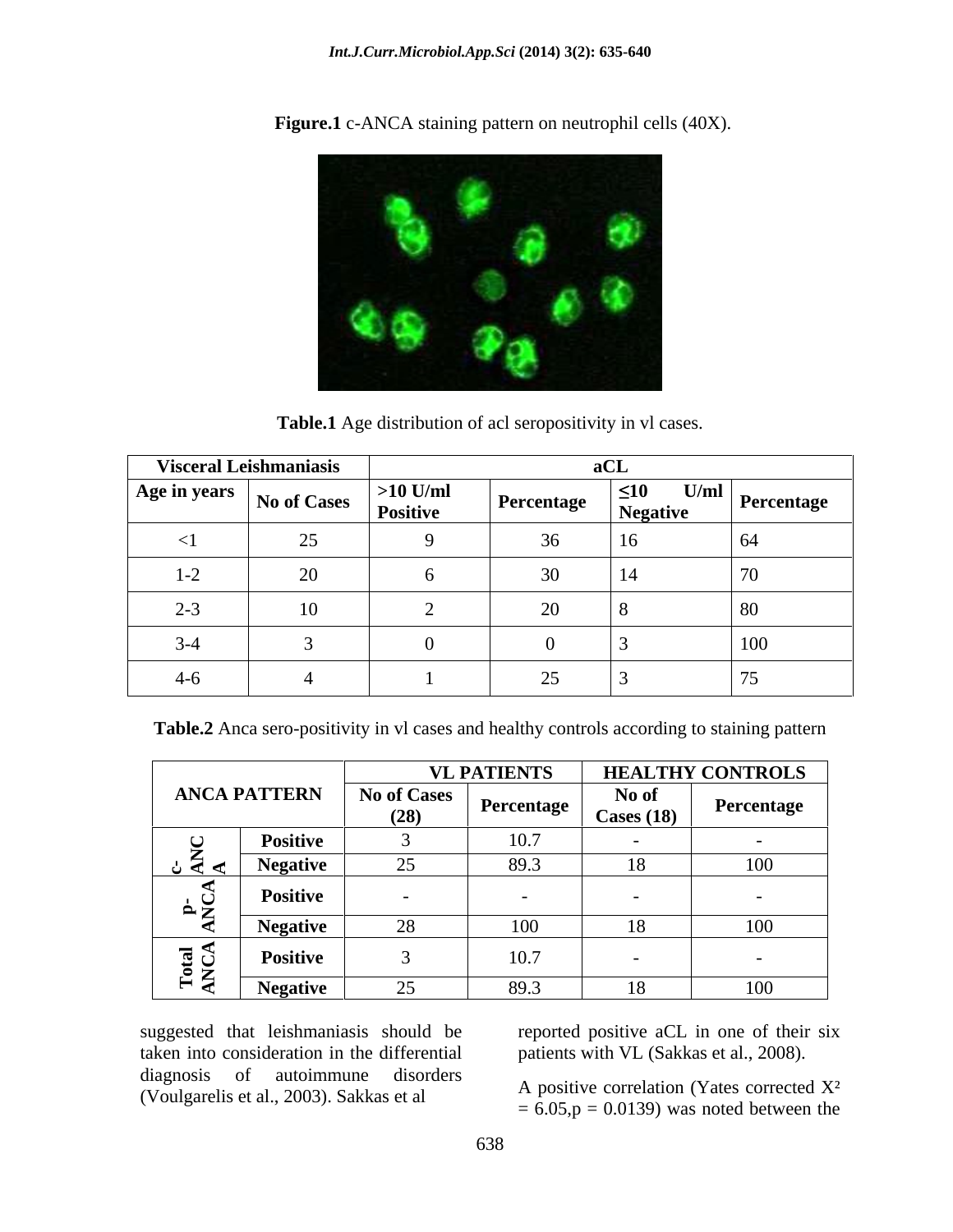disease and RF in this study, a finding concordant with Atta et al. (2007)and Sakkas et al (2008). Grimaldi and Tesh stated that hypergammaglobulinemia, RF 58. and circulating immune complexes Baniel-Ribeiro CT and Zanini G. suggesting polyclonal B-cell activation, are characteristic features of VL (Grimaldi they doing together? Acta Trop 2000; G and Tesh, 1993). Atta et al found that VL is associated with important IgM-RF production and anti-cyclic circullinated peptide antibody (CCP-Ab) synthesis. Sakkas et al, reported IgM-RF positivity in the proteins in human visceral

The difference of positive ANCA was not statistically significant (Yates corrected  $X^2$  588. = 0.68, p = 0.4046) between the patients Camacho MT, Outschoorn I, Tellez A, and healthy controls with no correlation between VL and ANCA in this study, a finding discordant with results obtained by characterization of antigens by Kager et al. Kager et al reported positive cases of parasitologically proven VL with antibodies against granulocytes but no positive case with antibodies against Consigny PH, Cauquelin B, Agnamey P, lymphocytes. In other study, Pollack et al, reported positive membrane-associated anti-platelet, anti-neutrophil and anti erythrocytic IgG antibodies in patients with VL, by immunofluorescence and antiglobulin (Coomb's) test.<sup>20</sup> Dighiero G and Rose NR. Critical self-

A positive correlation was noted between Visceral Leismaniasis and aCL or RF, but no correlation between age, sex and Dorner T, Egerer K, Feist E, Burmester community of children with VL and aCL or RF was seen. Opin Rheumatol 2004; 16: 246-253.

- Argov S, Jaffe CL, Krupp M, Slot H, Clin Microbiol Rev 1993; 6: 230-250.<br>Shoenfeld Y. Autoantibody production Herwaldt BL. Leishmaniasis. Lancet 1999; by patients infected with leishmaniasis. Clin Exp Immunol 1989; 76: 190-197.
- Atta AM, Carvalho EM, Jeronnimo SM, leishmaniasis. J Postgrad Med 2003;<br>Sousa Atta ML. Serum marker of 49:31-38. rheumatoid arthritis in visceral Kager PA and Rees PH. Splenic

leishmaniasis: rheumatoid factor and anti-cyclic citrullinated peptide antibody. J. Autoimmun2007; 28: 55- 58.

- Baniel-Ribeiro CT and Zanini G. Autoimmunity and malaria: what are 76: 205-221.
- 4 out of 6 patients with VL. leishmaniasis and their induction by Bohme MW, Evans DA, Miles Holborow EJ. Occurrence of autoantibodies to intermediate filament proteins in human visceral experimental polyclonal B-cell activation. Immunology 1980; 59: 583- 588.
	- Sequi J. Autoantibody profiles in the sera of patients with Q fever: characterization of antigens by immunofluorescence, immunoblot and sequence analysis. J Autoimmune Dis 2005; 10(2): 10-12.
	- Comby E, Brasseur P, Ballet JJ et al. High prevalence of co-factor independent anticardiolipin antibodies in malaria exposed individuals. Clin Exp Immunol 2002; 127: 158-164.
	- epitopes are key to the understanding of self-tolerance and autoimmunity. Immunol Today 1999; 20: 423-428.
	- GR. Rheumatoid factor revisited. Curr
- **References** of the New Word: current concepts Grimaldi G and Tesh RB. Leishmaniasis and implications for future research. Clin Microbiol Rev 1993; 6: 230-250.
	- Herwaldt BL. Leishmaniasis. Lancet 1999; 354: 1191-1199.
	- Kafetzis DA. An overview of paediatric leishmaniasis. J Postgrad Med 2003; 49: 31-38.
	-